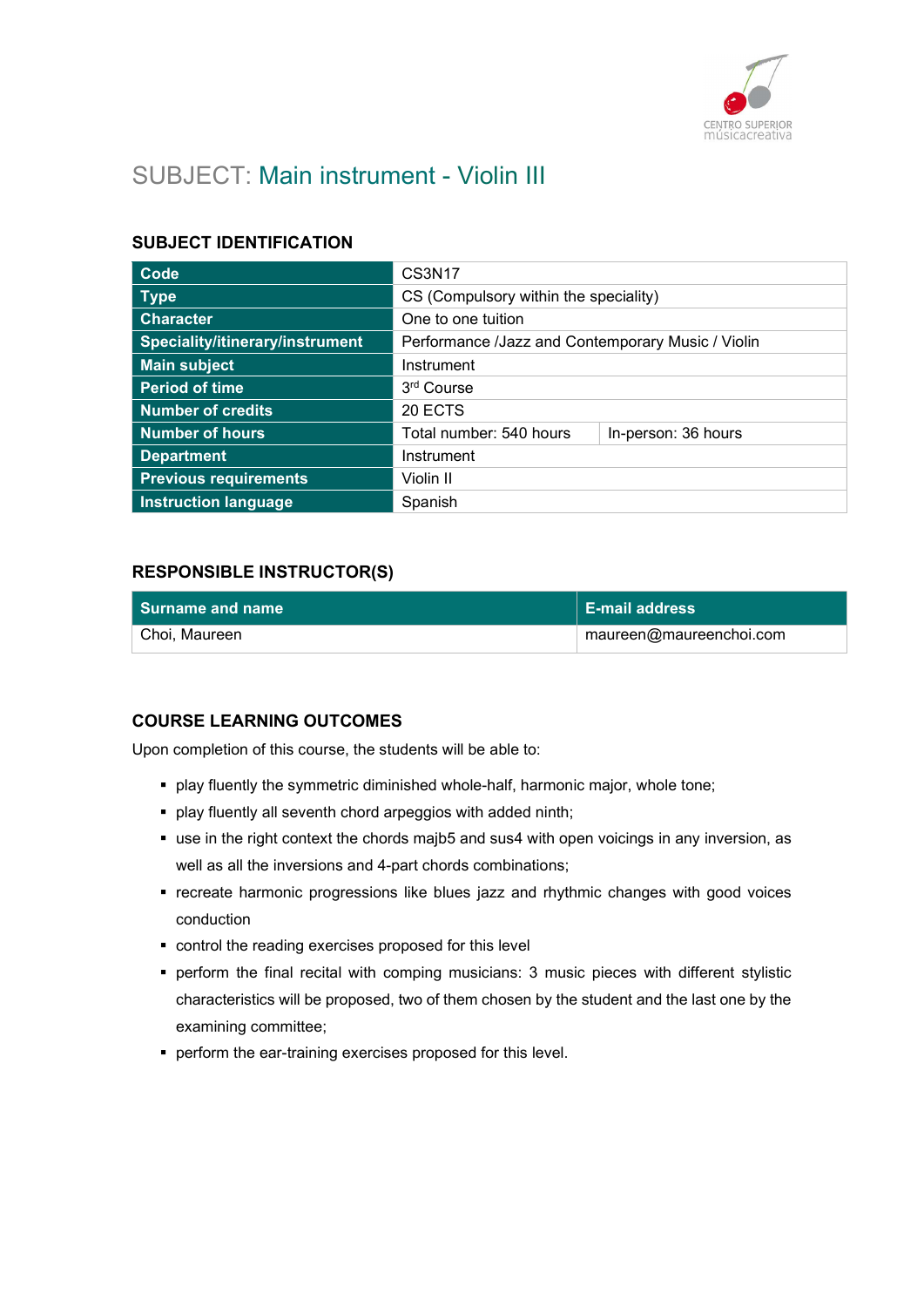

## COURSE CONTENT

| <b>Thematic block</b>                                     | <b>Themes/ repertoire</b>                                                                                                                                                     |
|-----------------------------------------------------------|-------------------------------------------------------------------------------------------------------------------------------------------------------------------------------|
| I. Scales                                                 | Theme 1. Symmetric diminished half-whole and whole-half, harmonic<br>major, whole tone. All the harmonic and melodic minor modes                                              |
|                                                           | Theme 2. Intervallic exercises in the scaled studied in the course                                                                                                            |
| II. Chords                                                | Theme 3. Four-part chords: maj7, min7, min6, D7, M7b5, 7sus4, °7 in<br>spread voicings                                                                                        |
| III. Arpeggios                                            | Theme 4. maj7(9), m7(9), m7b5(nat9), <sup>o</sup> 7maj7, 7(9), 7(9)sus4, m6/9,<br>maj7(#9), m7(9), m7b5(nat9), 7(b9), 7(#9), 7(#11), 7(b13), 7(13),<br>7sus4(b9), min(maj7/9) |
|                                                           | Theme 5. Jazz Blues, rhythm changes with the most common<br>harmonic substitutions and appropriate voice conduction.                                                          |
| <b>IV. Basic harmonic</b><br>progressions                 | Theme 6. Coltrane changes (Countdown, Giant Steps, 26-2)                                                                                                                      |
|                                                           | Theme 7. Study of de standard and/or progressions in other music<br>styles using odd meters                                                                                   |
|                                                           | Theme 8. Performance of technical studies: melodic resources,<br>comping.                                                                                                     |
| V. Repertoire<br>performance                              | Theme 9. Performance of standards, melodies bebop, rock, pop and<br>other genres                                                                                              |
|                                                           | Theme 10. Performance of melodies/solos transcriptions                                                                                                                        |
|                                                           | Theme 11. Preparation of the final recital                                                                                                                                    |
|                                                           | Theme 12. Melodic improvisation. Resources to alter dominants.                                                                                                                |
|                                                           | Theme 13. Turnarounds, substitutions and quality changes                                                                                                                      |
| VI. Melodic resources,<br>improvisation                   | Theme 14. Four-part chords: study, development and application                                                                                                                |
|                                                           | Theme 15: Rhythm changes, Coltrane changes                                                                                                                                    |
|                                                           | Theme 16. chromatism techniques                                                                                                                                               |
| <b>VII. Reading</b>                                       | Theme 17. Sight-reading practice: melodic, harmonic, and rhythmic                                                                                                             |
|                                                           | Theme 18. Link between scale and chord, playing and singing                                                                                                                   |
| <b>VIII. Ear training</b><br>applied to the<br>instrument | Theme 19. Transcriptions                                                                                                                                                      |
|                                                           | Theme 20. Intervallic memorization of harmonic progressions                                                                                                                   |
|                                                           | Theme 21. Open chords                                                                                                                                                         |
| IX. Chord Melody                                          | Theme 22. Re-harmonization                                                                                                                                                    |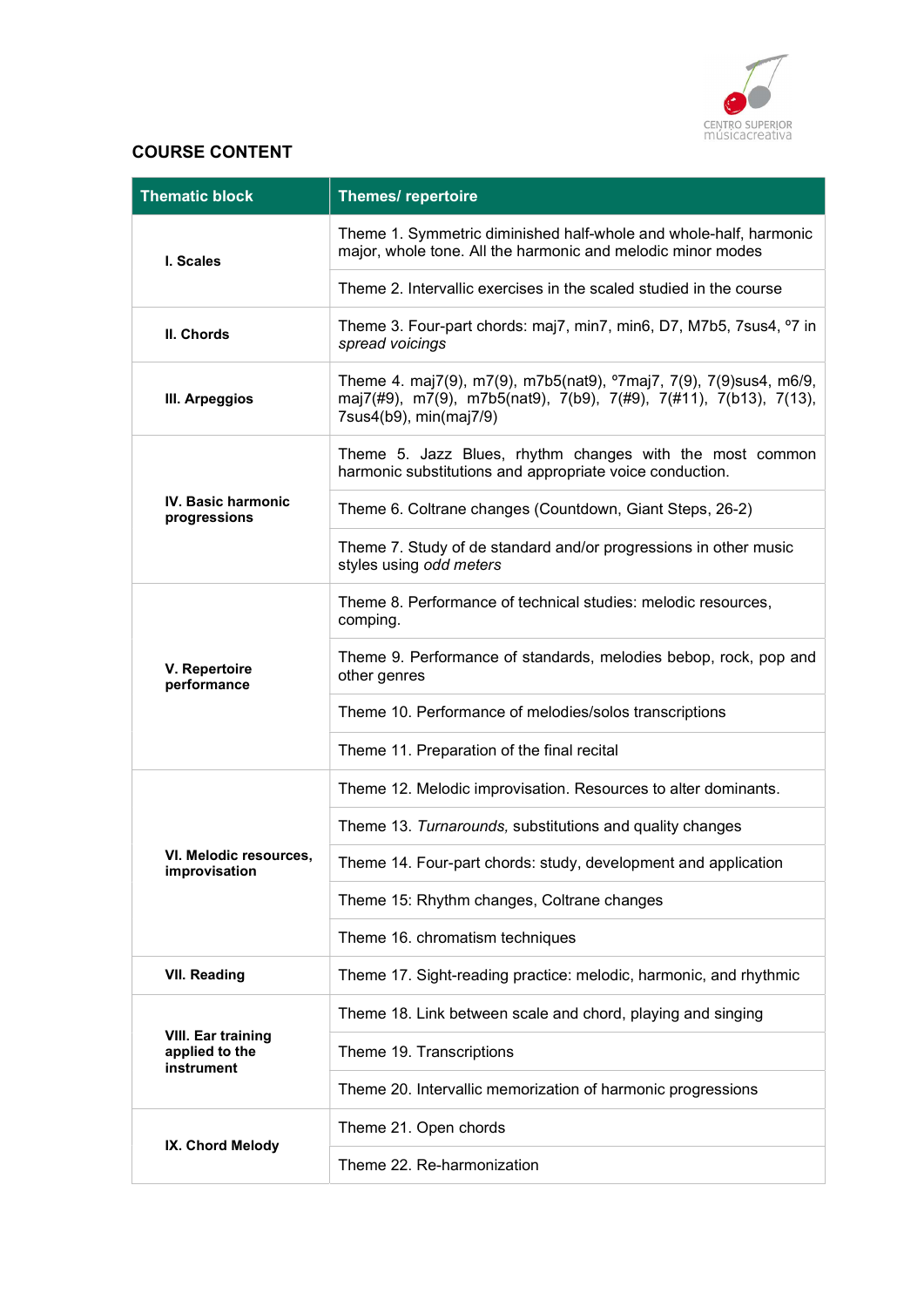

|             | Theme 23. Counterpoint      |
|-------------|-----------------------------|
|             | Theme 24. Articulation      |
|             | Theme 25, Sound.            |
| X. Concepts | Theme 26. Metric modulation |
|             | Theme 27. Styles            |

## STUDENT´S STUDY HOURS PLANNING

| <b>Activity type</b>                                           | <b>Total hours</b>   |
|----------------------------------------------------------------|----------------------|
| <b>Theoretic activities</b>                                    | 5 hours              |
| <b>Practice activities</b>                                     | 25 hours             |
| Other mandatory training activities (seminars, workshops etc.) | 4 hours              |
| <b>Test taking</b>                                             | 2 hours              |
| <b>Student self-study hours</b>                                | 484 hours            |
| <b>Practice preparation</b>                                    | 20 hours             |
| Total studying hours                                           | $36+504 = 540$ hours |

## **METHODOLOGY**

| <b>Theoretical activities</b>                                                | Theoretical/conceptual explanations and analysis of different<br>examples coming from all the most relevant music styles.                                                                         |
|------------------------------------------------------------------------------|---------------------------------------------------------------------------------------------------------------------------------------------------------------------------------------------------|
| <b>Practical activities</b>                                                  | Practical application of what has been studied in class through<br>transcriptions, collective group intonation, performance with<br>instrument, sight-reading, rhythms, and melodies composition. |
| <b>Other training mandatory</b><br>activities (workshops,<br>seminars, etc.) | Meet the Artists (MTA) sessions, concerts, rehearsals etc.                                                                                                                                        |

#### ASSESSMENT TOOLS

| <b>Theoretical activities</b> | Participation: The students must actively participate in class, proving<br>interest and/or understanding of the content covered.<br>Continuous evaluation: The students must fulfil the requested<br>assignments during the whole academic course, proving research |  |
|-------------------------------|---------------------------------------------------------------------------------------------------------------------------------------------------------------------------------------------------------------------------------------------------------------------|--|
|                               | ability and practice synthesis skills concerning theoretical concepts<br>linked to performance.                                                                                                                                                                     |  |
| <b>Practical activities</b>   | Participation: The students must actively participate in class, proving<br>interest and/or understanding of the content covered.                                                                                                                                    |  |
|                               | Continuous evaluation: The students must fulfil the requested practical<br>assignments during the whole academic course based on to team-                                                                                                                           |  |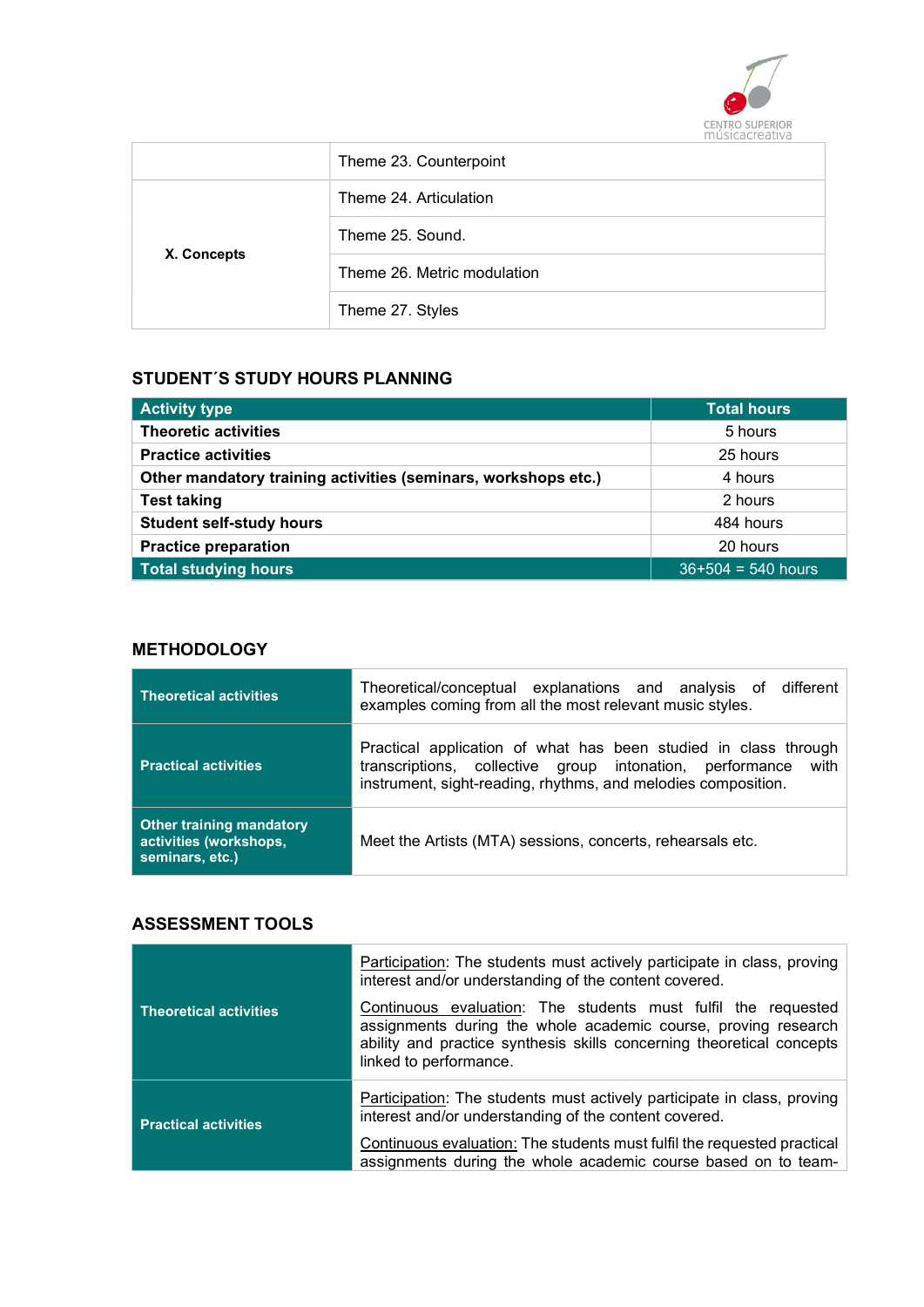

|                                                                                 | work dynamics and prove writing and oral skills, beside performing<br>skills.                                                                                                                                                   |
|---------------------------------------------------------------------------------|---------------------------------------------------------------------------------------------------------------------------------------------------------------------------------------------------------------------------------|
|                                                                                 | Performance exams: The students must take at least two exams<br>during the academic course to show the practical skills acquired and<br>the practical assimilation of the course contents, following the tests<br>instructions. |
| <b>Other educational mandatory</b><br>activities (workshops,<br>seminars, etc.) | <b>Participation:</b> The students must actively participate in the different<br>relevant events as considered by the instructor or by the degree<br>coordinators.                                                              |

## ASSESSMENT CRITERIA

| <b>Theoretical activities</b>                                                | To reasonably apply a conceptual/theoretical framework to the<br>performance and analyse consequently examples from the most<br>relevant music styles and the corresponding performing techniques.                                                |
|------------------------------------------------------------------------------|---------------------------------------------------------------------------------------------------------------------------------------------------------------------------------------------------------------------------------------------------|
| <b>Practical activities</b>                                                  | To prove technical and performing skills through performing tests and<br>through technical, sight-reading and improvisation exercises that will<br>enable the identification of problematics and the improvement and<br>development of new tools. |
| <b>Other training mandatory</b><br>activities (workshops,<br>seminars, etc.) | To attend and participate in the relevant events for their education<br>(Meet the artists sessions, invited professors sessions, concerts and<br>rehearsals)                                                                                      |

## GRADE DETERMINATION SYSTEM

## Grade determination system in continuous assessment

|                       | Grade percentage |
|-----------------------|------------------|
| Continuous assessment | 20%              |
| Mid-term exam         | 30%              |
| Final exam            | 50%              |
| Total                 | 100%             |

## Grade determination system in cases of loss of continuous assessment right

|            | <b>Grade percentage</b> |
|------------|-------------------------|
| Final exam | 80%                     |
| Total      | 80%                     |

## Grade determination system for the extraordinary assessment call

|             | Grade percentage |
|-------------|------------------|
| Retake exam | 100%             |
| Total       | 100%             |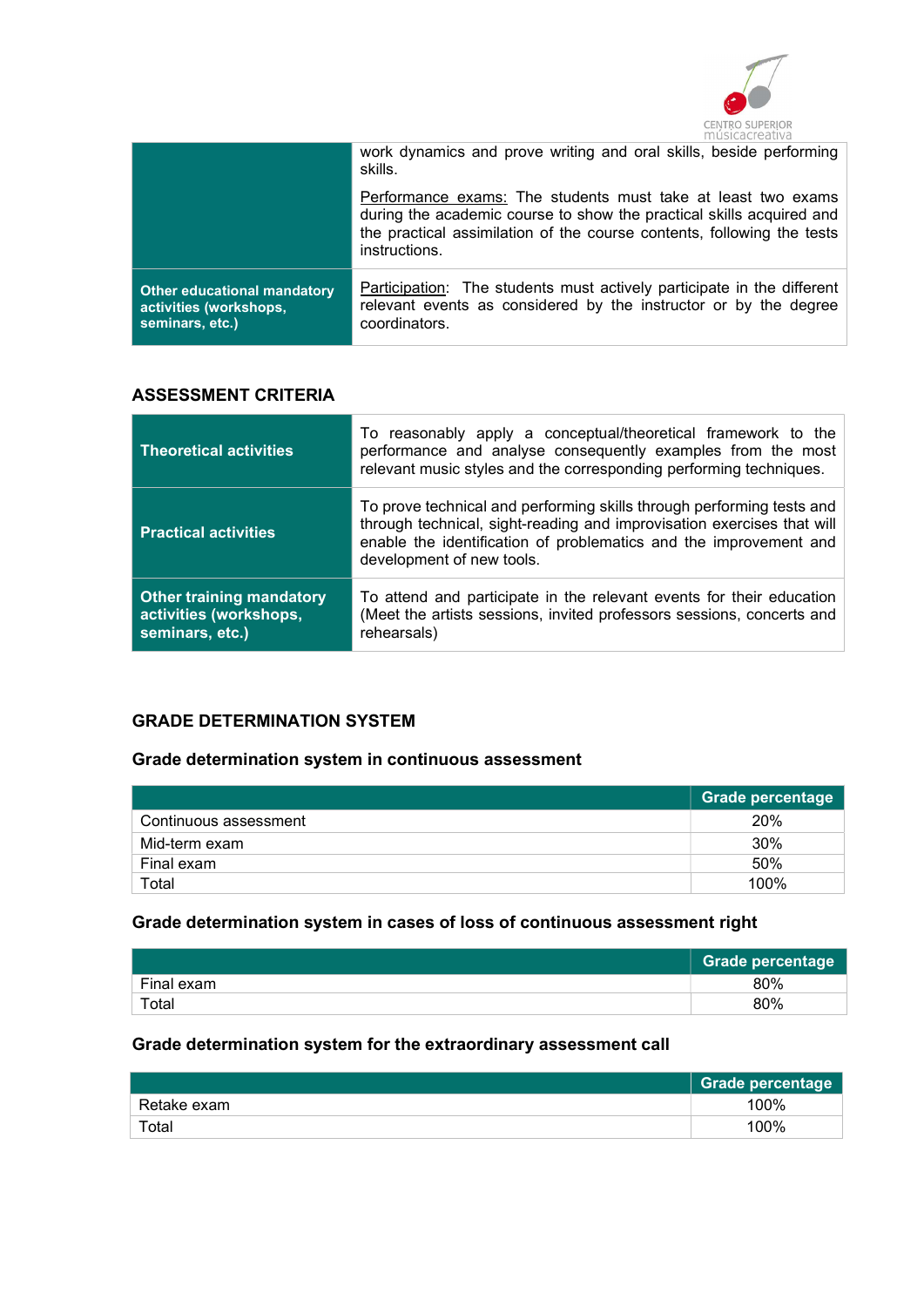

## Grade determination system for students with disabilities

In principle, the grade determination system for students with disabilities will be carried out following the criteria set for the rest of the students, ensuring equal opportunities and conditions for all the students. However, if necessary, the instructor in charge will consider the type of disability of the concerned student. Should the situation apply, the assessment conditions will be adapted in accordance to the limitations of the corresponding disability.

These considerations will be established once the concerned student enrols in the corresponding courses. For the official records, the student and/or the student representative will be requested to present the corresponding disability report for the official accreditation.

|                       | <b>Grade percentage</b> |
|-----------------------|-------------------------|
| Continuous evaluation | 20%                     |
| Mid-term exam         | 30%                     |
| Final exam            | 50%                     |
| Total                 | 100%                    |

## RESOURCES AND BIBLIOGRAPHY

### Online Campus https://musicacreativa.classlife.education/

#### General bibliography

| l Tittle         | How to improvise |  |
|------------------|------------------|--|
| l Author         | Hal Crook        |  |
| <b>Publisher</b> | Advance Music    |  |

#### Complementary bibliography

| ∣ Tittle    | Inside improvisation Vol3. "Jazz Lines" |  |
|-------------|-----------------------------------------|--|
| Author      | Jerry Bergonzi                          |  |
| ∣ Publisher | Advance Music                           |  |

| ∣ Tittle  | Inside improvisation Vol2. "Pentatonics" |  |
|-----------|------------------------------------------|--|
| Author    | Jerry Bergonzi                           |  |
| Publisher | Advance Music                            |  |

| Tittle        | Real Book   |
|---------------|-------------|
| <b>Author</b> |             |
| Publisher     | Hal Leonard |

#### Webpages of interest

| Address 1 | www.jazzstandards.com      |
|-----------|----------------------------|
| Address 2 | www.learniazzstandards.com |